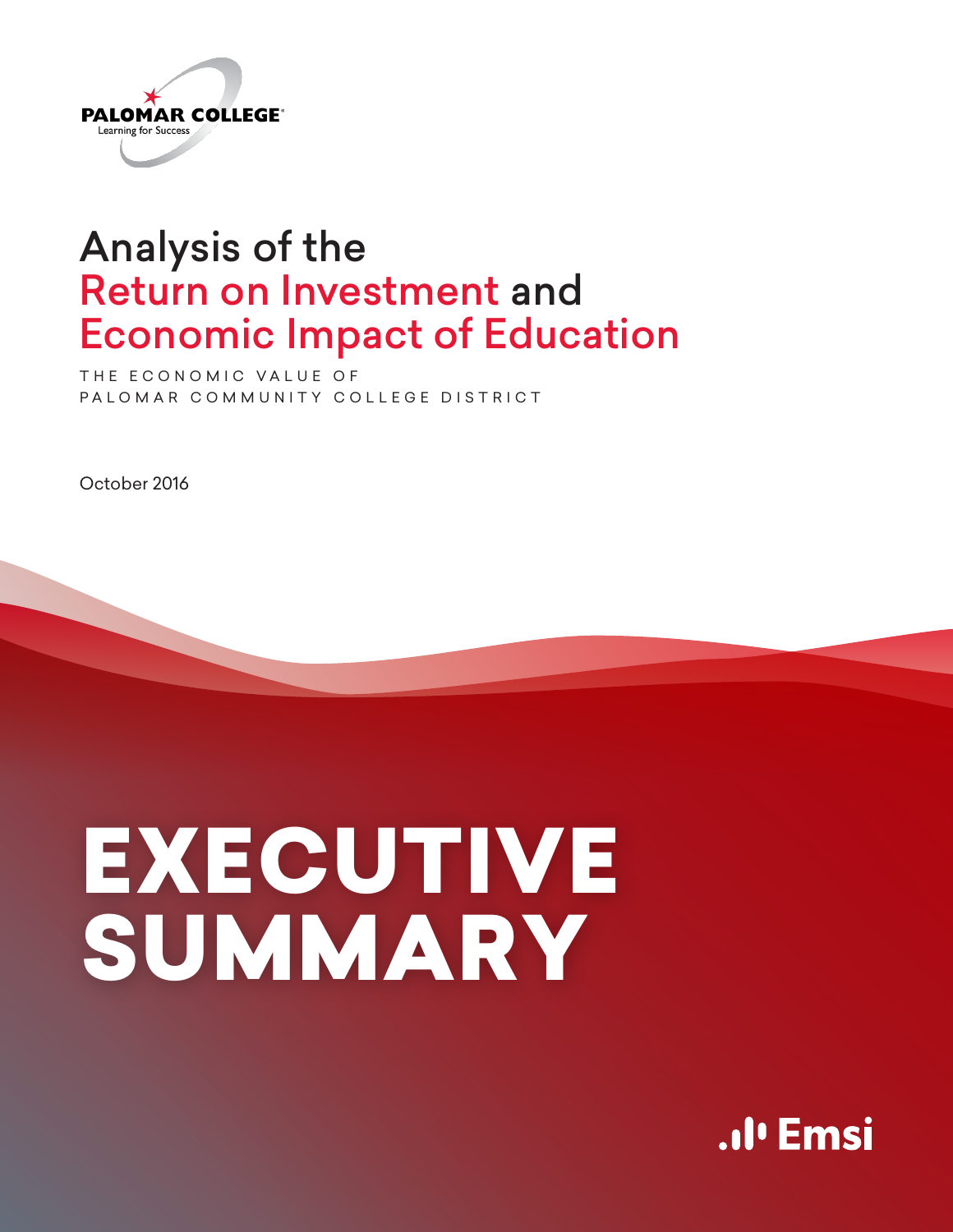# Executive summary

Palomar Community College District (Palomar CCD) creates value in many ways. The district plays a key role in helping students increase their employability and achieve their individual potential. It provides students with the skills they need to have a fulfilling and prosperous career. Further, it supplies an environment for students to meet new people, increase their self-confidence, and promote their overall health and well-being.

The value of Palomar CCD influences both the lives of students and also the regional economy. The district serves a range of industries in the Palomar CCD Service Area, supports local businesses, and benefits society as a whole in California from an expanded economy and improved quality of life. The benefits created by Palomar CCD even extend to the state and local government through increased tax revenues and public sector savings.

The purpose of this study is to investigate the economic impacts created by Palomar CCD on the business community and the benefits that the district generates in return for the investments made by its key stakeholder groups students, taxpayers, and society. The region the district serves is defined as the Palomar CCD Service Area and consists of the northern half of San Diego County excluding the costal ZIP codes. The following two analyses are presented:

#### • **Economic impact analysis**

• **Investment analysis**

All results reflect student and financial data for Fiscal Year (FY) 2014-15. Impacts on the regional business community are reported under the economic impact analysis. Results are measured in terms of added income. The return on investment to students, taxpayers, and society are reported under the investment analysis. Both analyses are described more fully in the following sections.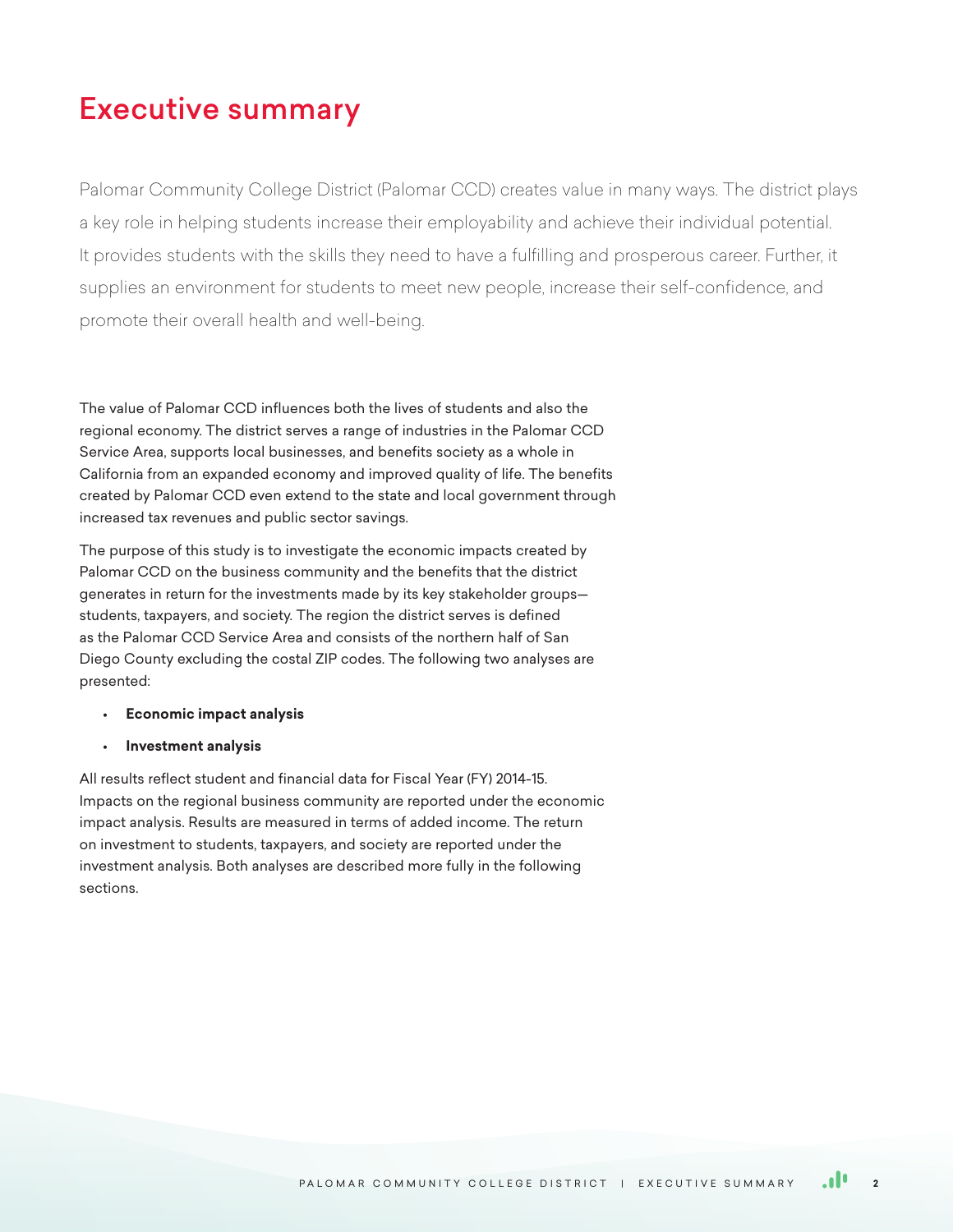# Economic impact analysis

Palomar CCD promotes economic growth in the Palomar CCD Service Area in a variety of ways. The district is an employer and buyer of goods and services, and the living expenses of students benefit local businesses. In addition, Palomar CCD is a primary source of education to the Palomar CCD Service Area residents and a supplier of trained workers to the Palomar CCD Service Area industries.

## OPERATIONS SPENDING IMPACT

Palomar CCD is an important employer in the Palomar CCD Service Area. In FY 2014-15, the district employed 1,545 full-time and part-time faculty and staff. Of these, 58% lived in the Palomar CCD Service Area. Total payroll at Palomar CCD was \$121.3 million, much of which was spent in the region for groceries, rent, dining out, clothing, and other household expenses.

Palomar CCD is itself a large-scale buyer of goods and services. In FY 2014-15 the district spent \$67.9 million to cover its expenses for facilities, professional services, and supplies.

Palomar CCD added \$132.8 million in added income to the region during the analysis year as a result of its day-to-day operations. This figure represents the district's payroll, the multiplier effects generated by the spending of the district and its employees, and a downward adjustment to account for funding that the district received from state and local sources. The \$132.8 million in added income is equivalent to supporting 1,709 jobs.

## IMPACT OF CONSTRUCTION SPENDING

Palomar CCD commissioned contractors to build facilities during the analysis year. The quick infusion of income and jobs that occurred in the county economy as a result of this construction spending is only considered shortterm due to the one-time nature of construction projects. Nonetheless, the construction spending had a substantial impact on the county economy in FY 2014-15, equal to \$5.0 million in GRP for the region and the creation of 111 new jobs.

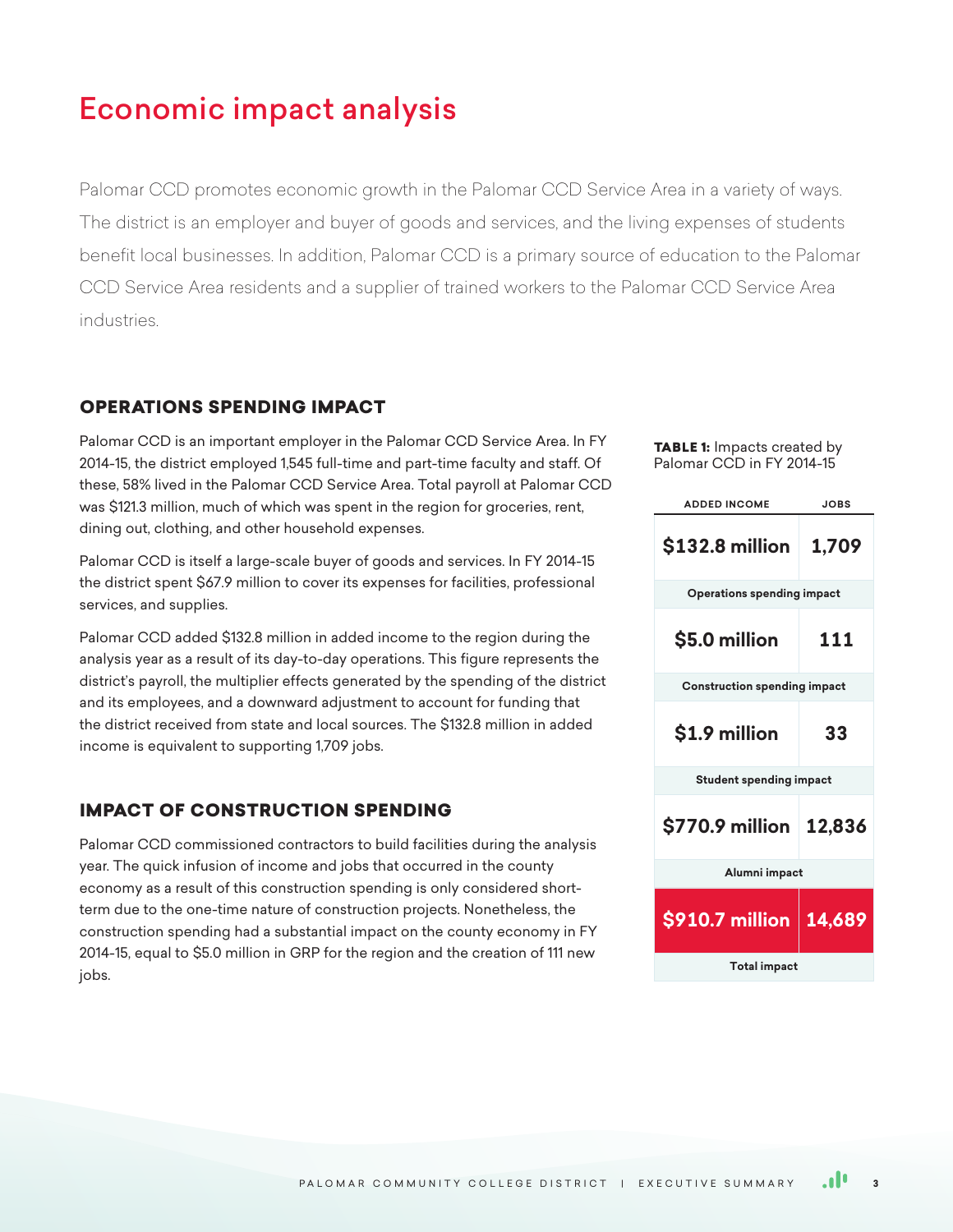# IMPACT OF STUDENT SPENDING

A number of in-region students would have left the area for other education opportunities if not for the existence of Palomar CCD. While attending the district, these retained students spent \$32.7 million to purchase groceries, rent accommodation, pay for transportation, and so on. A significant portion of these expenditures occurred in the region, generating \$1.9 million in added income in the region economy during the analysis year, which is equivalent to supporting 33 jobs.

# ALUMNI IMPACT

The education and training Palomar CCD provides for region residents results in the greatest impact. As shown in Figure 1, since the district was established, students have studied at Palomar CCD and entered the regional workforce with new skills. Today, thousands of former students are employed in the Palomar CCD Service Area.

During the analysis year, past and present students of Palomar CCD generated \$770.9 million in added income for the region. This figure represents the higher earnings that students earned during the year, the increased output of the businesses that employed the students, and the multiplier effects that occurred as students and their employers spent money at other businesses. This \$770.9 million in added income is equivalent to supporting 12,836 jobs.

## TOTAL IMPACT

The overall impact of Palomar CCD on the local business community during the analysis year amounted to \$910.7 million in added income, equal to the sum of the operations spending impact, the student spending impact, and the alumni impact. The \$910.7 million in added income was equal to approximately 2.4% of the GRP of the Palomar CCD Service Area. By comparison, this contribution that the district provides on its own is slightly larger than the Accommodation & Food Services industry in the region.

The total impact is also expressed in terms of the jobs supported by the added income; they are calculated by jobs-to-sales ratios specific to each industry. Overall, the \$910.7 million impact supports 14,689 jobs.

A portion of the total \$910.7 million is broken out into an industry-by-industry impact ordered by added income. Table 2 outlines the top industries impacted by Palomar CCD. Because industries have different jobs-to-sales ratios, the associated jobs supported by the Palomar CCD impact differ by industry. Nonetheless, these are impacts that would not have been generated without the district's presence.

#### FIGURE 1: Palomar CCD alumni working in-region today

- Alumni retired, unemployed, and migrated since attendance
- Alumni actively employed in-county today since attendance



#### **TABLE 2:** Top industries impacted by Palomar CCD

| <b>TOTAL INCOME</b><br>(MILLIONS)            | JOBS   |  |  |
|----------------------------------------------|--------|--|--|
| \$103.2                                      | 2,141  |  |  |
| Manufacturing                                |        |  |  |
| \$102.7                                      | 2,184  |  |  |
| <b>Health Care &amp; Social Assistance</b>   |        |  |  |
| \$86.1                                       | 1,025  |  |  |
| <b>Professional &amp; Technical Services</b> |        |  |  |
| \$76.9                                       | 705    |  |  |
| Government, Non-Education                    |        |  |  |
| \$55.7                                       | 441    |  |  |
| Mining                                       |        |  |  |
| \$481.0                                      | 8,082  |  |  |
| All other industries                         |        |  |  |
| \$910.7                                      | 14,689 |  |  |
| <b>Total impact</b>                          |        |  |  |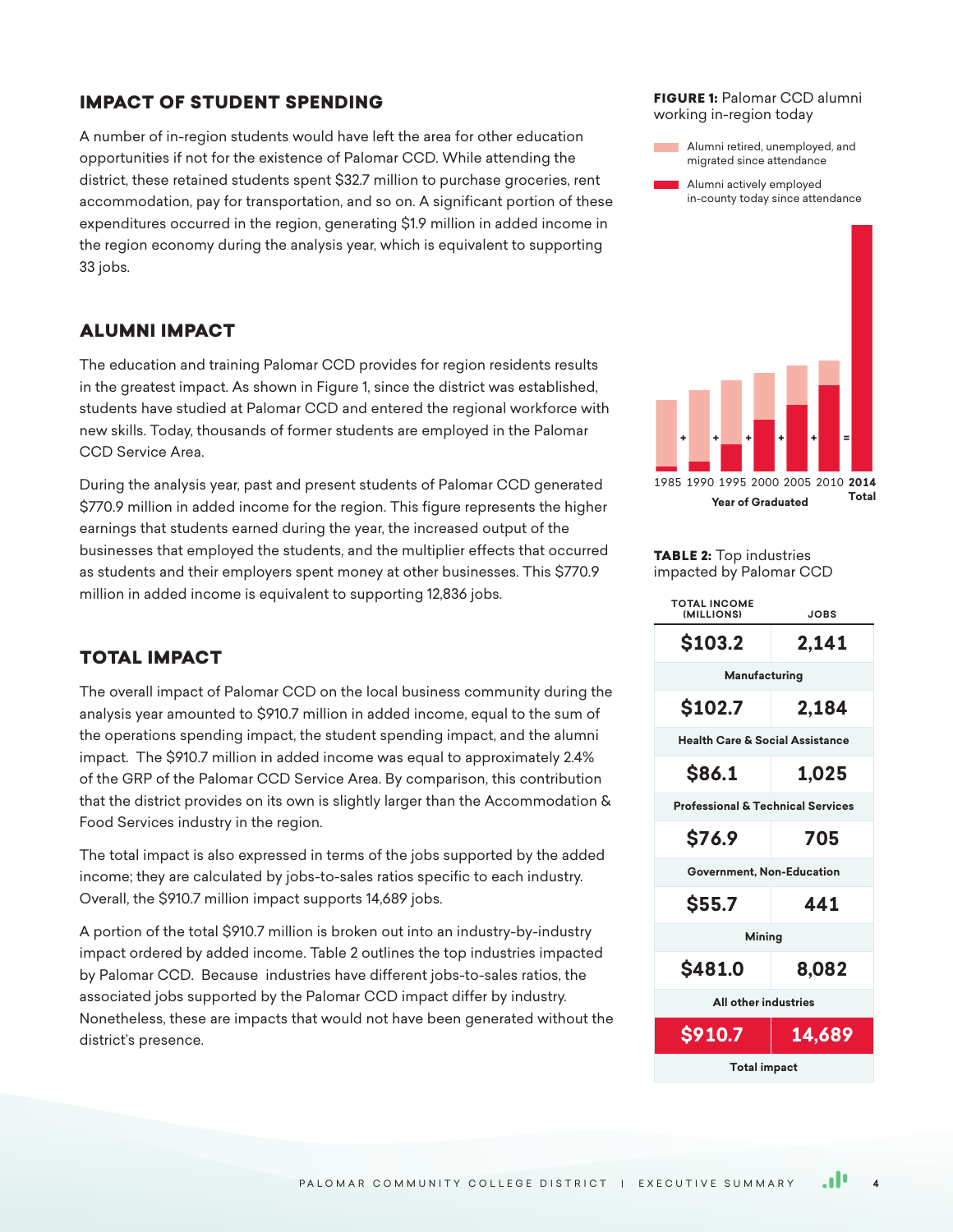# Investment analysis

Investment analysis is the process of evaluating total costs and measuring these against total benefits to determine whether or not a proposed venture will be profitable. If benefits outweigh costs, then the investment is worthwhile. If costs outweigh benefits, then the investment will lose money and is considered unprofitable. This study considers Palomar CCD as an investment from the perspectives of students, taxpayers, and society. The backdrop for the analysis is the entire California economy.

## STUDENT PERSPECTIVE

In FY 2014-15, Palomar CCD served 33,572 credit students and 2,772 non-credit students. In order to attend college, students paid for tuition, fees, books, and supplies. They also gave up money that they would have otherwise earned had they been working instead of attending college. The total investment made by Palomar CCD's students in FY 2014-15 amounted to \$225.8 million, equal to \$36.3 million in out-of-pocket expenses plus \$189.5 million in forgone time and money.

In return for their investment, Palomar CCD's students will receive a stream of higher future earnings that will continue to grow through their working lives. As shown in Figure 2, mean earnings levels at the midpoint of the averageaged worker's career increase as people achieve higher levels of education. For example, the average associate degree completer from Palomar CCD will see an increase in earnings of \$11,700 each year compared to someone with a high school diploma or equivalent. Over a working lifetime, this increase in earnings amounts to an undiscounted value of approximately \$531,000 in higher earnings.

The present value of the higher future earnings that Palomar CCD's students will receive over their working careers is \$1.1 billion. Dividing this value by the \$225.8 million in student costs yields a benefit-cost ratio of 4.9. In other words, for every \$1 students invest in Palomar CCD in the form of out-of-pocket expenses and forgone time and money, they receive a cumulative of \$4.90 in higher future earnings. The average annual rate of return for students is 20.0%. This is an impressive return, especially when compared to the 10-year average 7.2% return to the US stock market (Figure 3).

## TAXPAYER PERSPECTIVE

Palomar CCD generates more in tax revenue than it takes. These benefits to taxpayers consist primarily of taxes that the state and local government will





Source: Emsi complete employment data.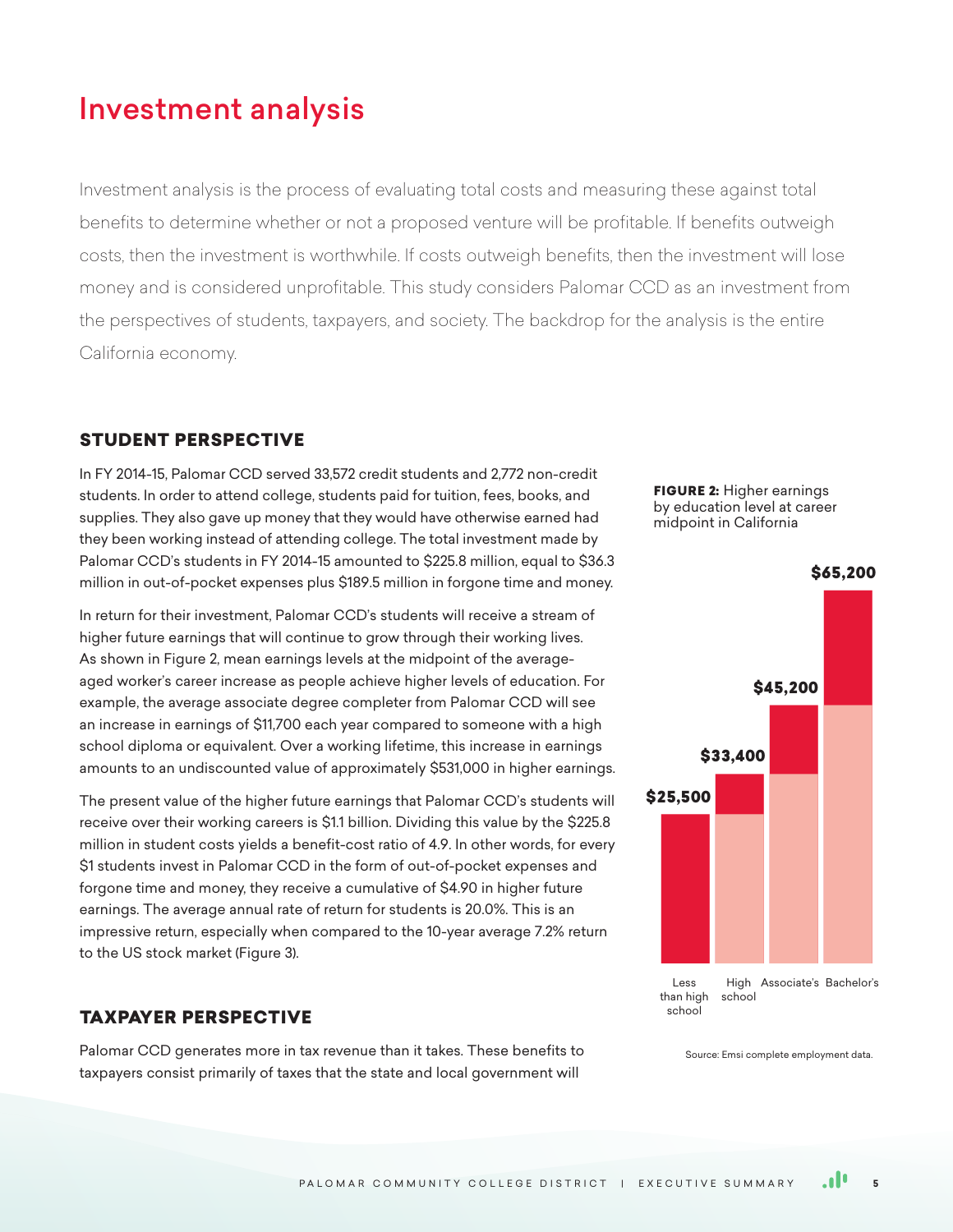collect from the added revenue created in the state. As Palomar CCD students earn more, they will make higher tax payments. Employers will also make higher tax payments as they increase their output and purchase more supplies and services. By the end of the FY 2014-15 students' working careers, the state and local government will have collected a present value of \$386.5 million in added taxes.

Benefits to taxpayers consist of the savings generated by the improved lifestyles of students and the proportionally reduced government expenditures. Education is statistically correlated with a variety of lifestyle changes that generate taxpayer savings across three main categories: 1) health, 2) crime, and 3) unemployment. Improved health habits lower the students' demand for national health care services. Students are also less likely to commit crimes, so the demand for law enforcement and criminal justice services is reduced (study references are available in the main report). Students are also more employable, so the demand for welfare and unemployment benefits, such as earnings assistance and welfare benefits, is reduced. For a list of study references to these statistical benefits, please contact the district for a copy of the main report. All of these benefits will generate a present value of \$37.6 million in savings to state and local taxpayers.

Total benefits to taxpayers equal \$424.1 million, equal to the sum of the added taxes and public sector savings. Comparing this to the taxpayer costs of \$128 million—equal to the funding that Palomar CCD received from the state and local government during the analysis year—yields a benefit-cost ratio of 3.3. This means that for every \$1 of public money invested in Palomar CCD, taxpayers receive a cumulative value of \$3.30 over the course of the students' working lives. The average annual rate of return is 9.5%, a solid investment that compares favorably with other long-term investments in both the private and public sectors (Figure 3).

## SOCIAL PERSPECTIVE

Society as a whole within California benefits from the presence of Palomar CCD in two major ways. The first and largest benefit that society receives is an increased state economic base. As discussed in the previous section, the higher student earnings and increased business output occurs across the state. This raises prosperity in California and expands the economic base for society as a whole.

Benefits to society also consist of the savings generated by the improved lifestyles of students. Similar to the taxpayer section above, education is statistically correlated with a variety of lifestyle changes that generate social savings. Note that these costs are avoided by the consumers, and are distinct from the costs avoided by taxpayers outlined above. Health savings include avoided medical costs associated with smoking, alcoholism, obesity, drug abuse, and mental disorders. Crime savings include reduced security

#### **FIGURE 3: Student rate of return**



\* RealityTrac's Q3, 2014 \*\* Forbes' S&P 500, 1994-2014.

FIGURE 4: Present value of higher earnings and social savings in California

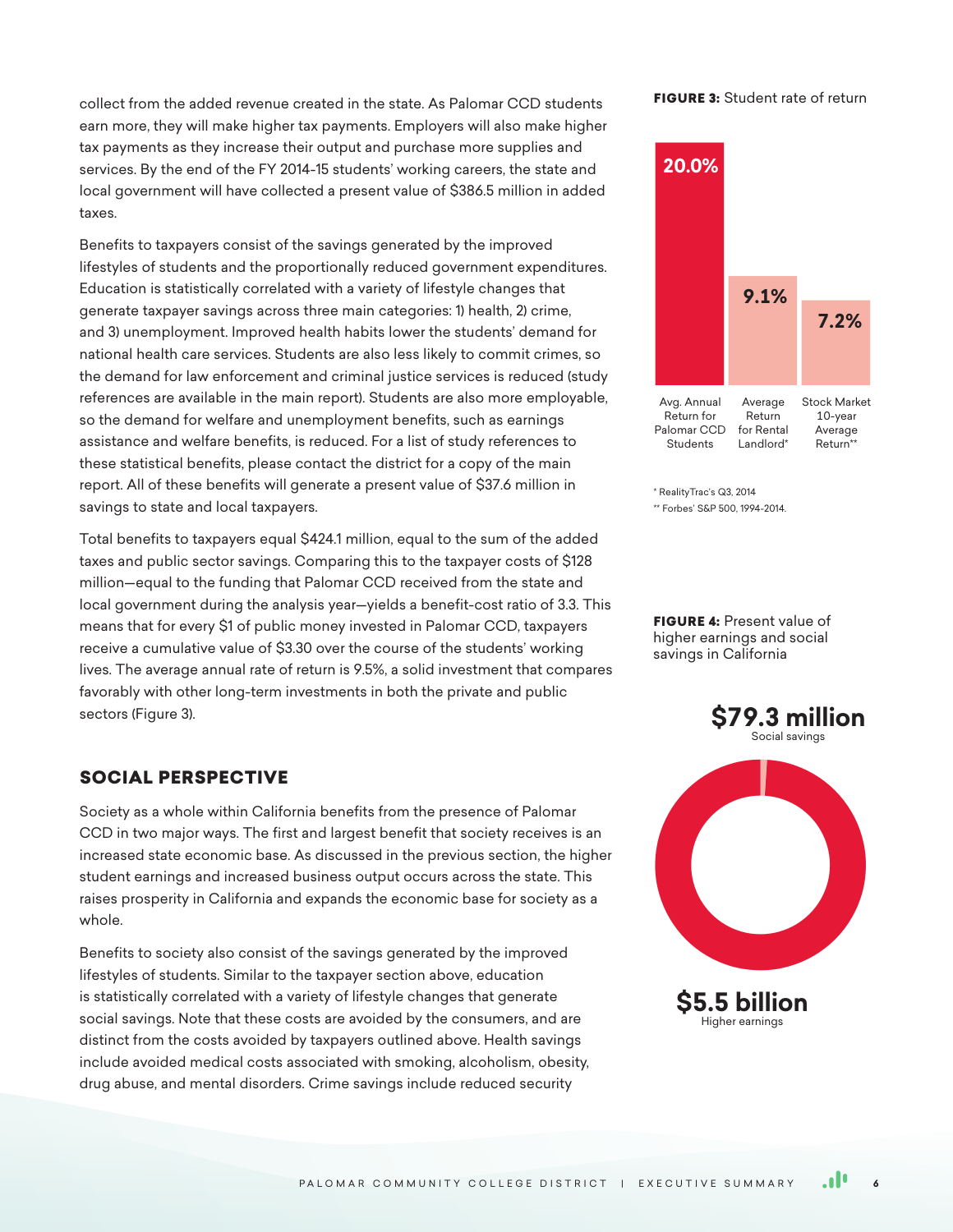expenditures and insurance administration, lower victim costs, and reduced criminal justice system expenditures. Unemployment savings include the reduced employer contributions towards unemployment claims. For a list of study references to these statistical benefits, please contact the district for a copy of the main report.

Figure 4 shows the present value of the higher earnings and social savings that will occur in California over the working lifetime of the FY 2014-15 student population at Palomar CCD. Higher earnings amounts to a present value of \$5.5 billion due to the increased lifetime earnings of students and associated increases in business output. Social savings amount to \$79.3 million, the sum of health, crime, and unemployment savings in California. Altogether, total benefits to society equal \$5.5 billion (in present value terms).

Society invested \$398.9 million in Palomar CCD educations during the analysis year. This includes all expenditures by Palomar CCD, all student expenditures, and all student opportunity costs. For every dollar of this investment, society as a whole in California will receive a cumulative value of \$13.90 in benefits, equal to the \$5.5 billion in benefits divided by the \$398.9 million in costs. These benefits will occur for as long as Palomar CCD's FY 2014-15 students remain employed in the state workforce.

# SUMMARY OF INVESTMENT ANALYSIS RESULTS

Table 3 presents the results of the investment analysis for all three of Palomar CCD's major stakeholder groups—students, taxpayers, and society. As shown, students receive great value for their educational investment. At the same time, the investment made by state and local taxpayers to the district creates a wide range of benefits to society and returns more to government budgets than it costs.

|                                    | STUDENT PERSPECTIVE | <b>TAXPAYER PERSPECTIVE</b> | SOCIAL PERSPECTIVE |
|------------------------------------|---------------------|-----------------------------|--------------------|
| Present value benefits (thousands) | \$1,117,709         | \$424,056                   | \$5,546,814        |
| Costs (thousands)                  | \$225,803           | \$127,990                   | \$398,919          |
| Net present value (thousands)      | \$891,907           | \$296,066                   | \$5,147,895        |
| Benefit-cost ratio                 | 4.9                 | 3.3                         | 13.9               |
| Rate of return                     | 20.0%               | 9.5%                        | N/A                |

TABLE 3: Summary of investment analysis results

\* The rate of return is not reported for the social perspective because the beneficiaries of the investment are not necessarily the same as the original investors.